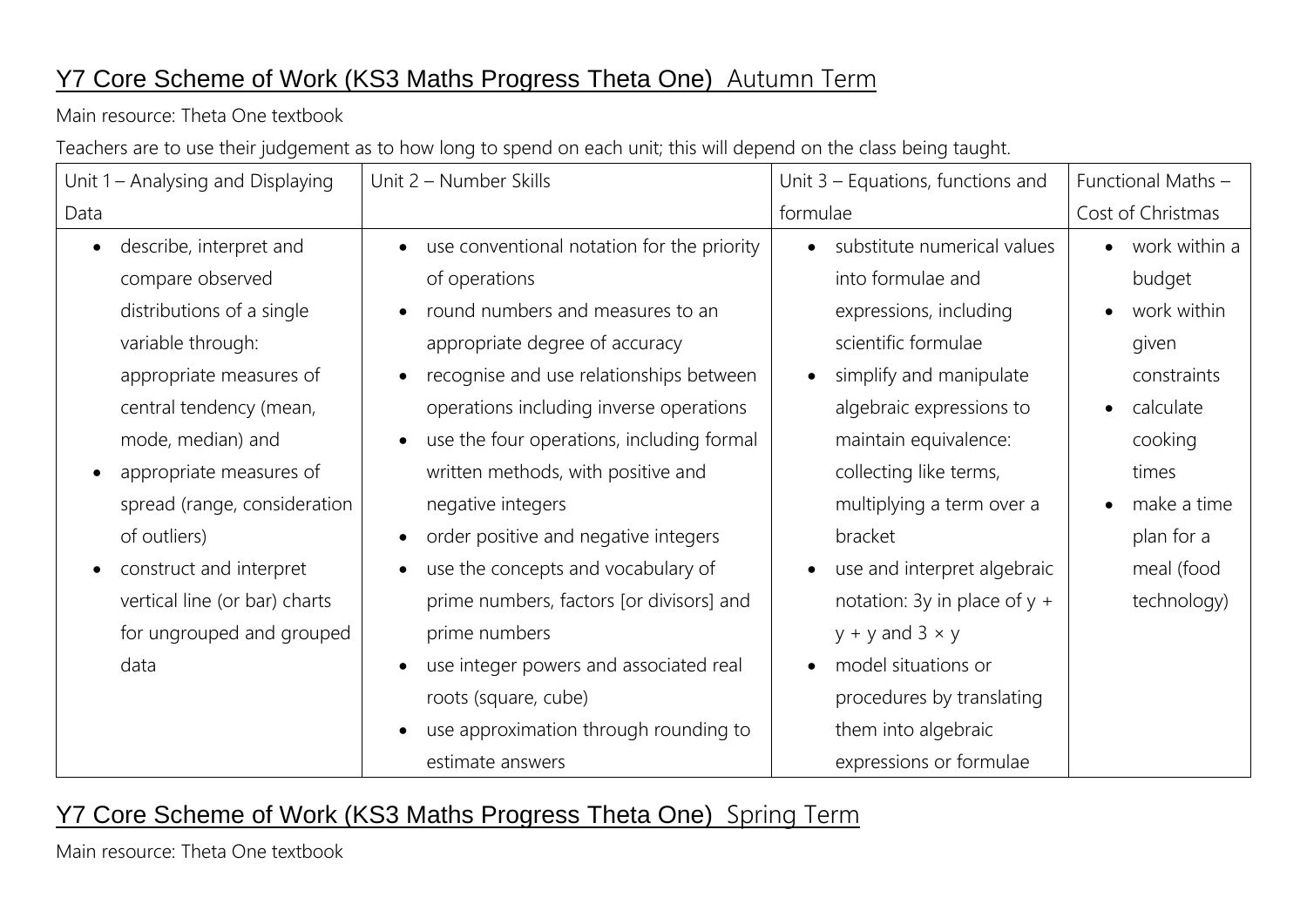| Unit 9 - Sequences and Graphs                  | Unit 4 – Decimals and Measures                    | Unit 5 - Fractions              | Functional Maths -            |
|------------------------------------------------|---------------------------------------------------|---------------------------------|-------------------------------|
|                                                |                                                   |                                 | Easter Egg Hunt               |
| generate terms of a sequence<br>$\bullet$      | • understand and use place value for              | order decimals and<br>$\bullet$ | create a<br>$\bullet$         |
| from a term-to-term rule                       | decimals                                          | fractions                       | mathematical                  |
| generate terms of a sequence<br>$\bullet$      | • order decimals and fractions                    | use the symbols =, $\neq$ , <,  | model                         |
| from a position-to-term                        | use the symbols =, $\neq$ , <, >, $\leq$ , $\geq$ | $>$ , $\leq$ , $\geq$           | create efficient<br>$\bullet$ |
| recognise arithmetic sequences<br>$\bullet$    | understand and use place value for                | use the four operations,        | routes and                    |
| find the nth term<br>$\bullet$                 | measures                                          | including formal written        | pathways                      |
| recognise geometric sequences<br>$\bullet$     | work with coordinates in all four                 | methods, with positive          | refine solutions<br>$\bullet$ |
| and appreciate other sequences                 | quadrants                                         | and negative fractions          | to a problem                  |
| that arise                                     | use the four operations, including                | define percentage as            | become more<br>$\bullet$      |
| work with coordinates in all four<br>$\bullet$ | formal written methods, with                      | 'number of parts per            | familiar with                 |
| quadrants                                      | positive and negative decimals                    | hundred'                        | the UK (link to               |
| produce graphs of linear<br>$\bullet$          | derive formulae to calculate and                  | interpret a percentage as       | geography)                    |
| functions                                      | solve problems involving perimeter                | a fraction or a decimal         |                               |
| interpret mathematical<br>$\bullet$            | and area of parallelograms                        | interpret fractions and         |                               |
| relationships both algebraically               |                                                   | percentages as                  |                               |
| and graphically)                               |                                                   | operators                       |                               |

## Y7 Core Scheme of Work (KS3 Maths Progress Theta One) Summer Term

Main resource: Theta One textbook

| $\perp$ Unit $\sim$<br>Probability<br>' – Ratio and Proportion |  |
|----------------------------------------------------------------|--|
|----------------------------------------------------------------|--|